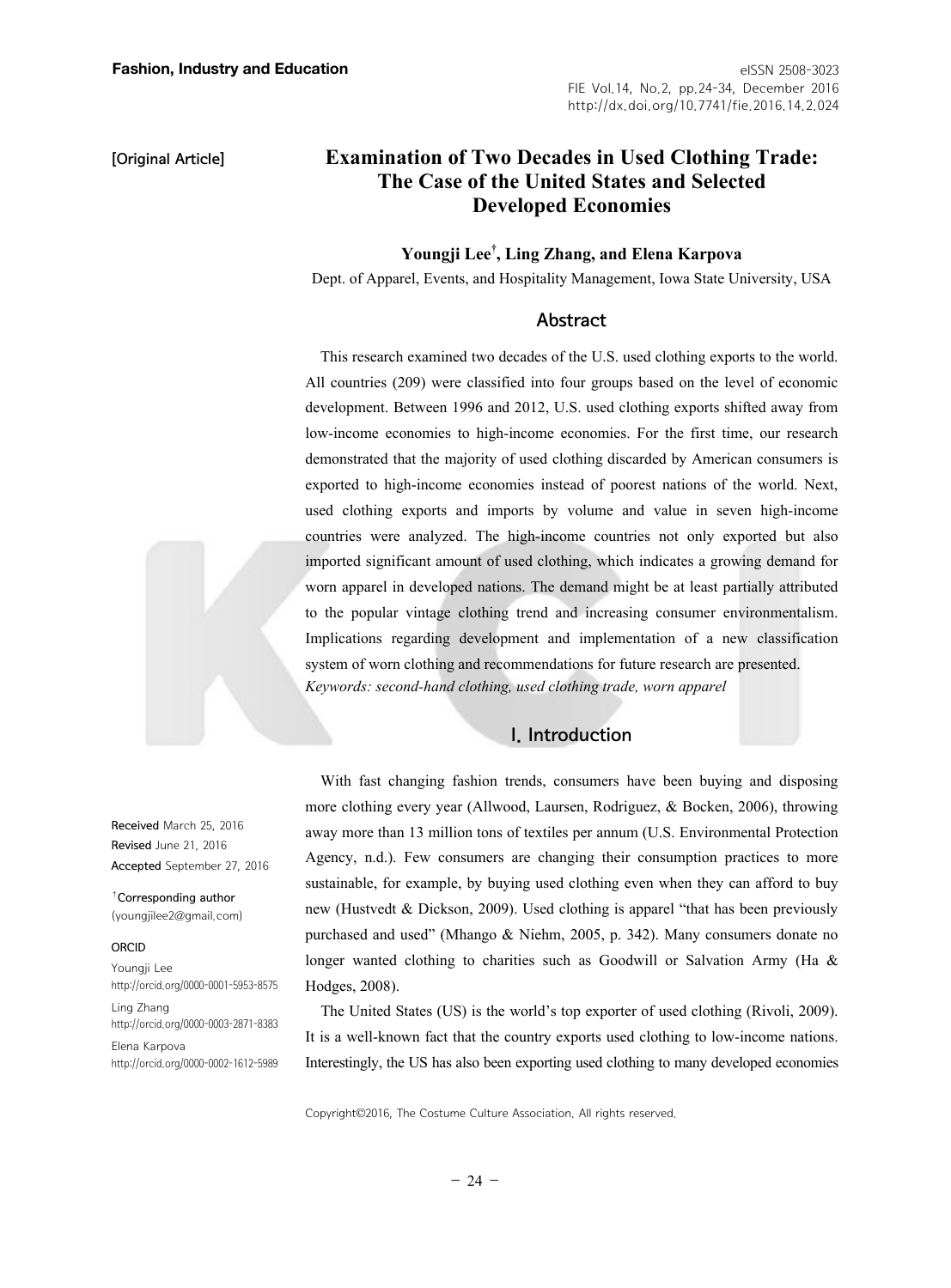#### Vol.14, No.2 **Lee, Zhang, and Karpova** 25

(Office of Textiles and Apparel[OTEXA], 2013). In fact, Canada, Germany, Japan, Italy, South Korea, and United Kingdom (UK) are among major importers of U.S. used clothing (OTEXA, 2013).

Very little research extists on used clothing trade. Several extant studies focused on used clothing trade in lowincome countries (Brooks, 2013; Hansen, 2004; Mhango & Niehm, 2005). To our knowledge, no research has examined used clothing trade between developed economies. The purpose of this study was to analyze trends in the U.S. used clothing exports to countries at different levels of economic development. A special examination was conducted on used clothing trade between developed countries.

## II. Literature Review

#### 1. The U.S. Used Clothing Industry

In the 1990-2000s, used merchandise industry grew rapidly in the United States, with many newly opened stores selling second-hand clothing (HighBeam Business, n. d.). Between 1997 and 2007, used merchandise sales grew by 55%, and the industry employment increased by 13% (U.S. Census Bureau, 2007). In 2010, the industry consisted of 17,866 stores and employed 144,113 workers (U.S. Census Bureau, 2010). America's Research Group (as cited in HighBeam Business, n. d.) reports that 12-15% of U.S. consumers visit resale and consignment stores in any given year. It is a fairly high number in comparison with 11.4% consumers who visit factory outlet malls, 19.6% visiting specialty apparel stores, and 21.3%—major department stores.

Used clothing businesses sort donated apparel into three groups: "for sale as clothing, wiping rags, and fiber" (Rivoli, 2009, p. 220). During the sorting process, some clothing is hand-picked for its special value such as famous brands or vintage clothing. The latter has become a popular trend, with steadily growing demand, and has had a positive impact on the growth of used clothing industry (Cervellon, Carey, & Harms, 2012).

#### 2. Used Clothing Trade

The global used clothing trade is a multimillion dollar business (Mhango & Niehm, 2005) that creates thousands of jobs around the world (Hansen, 2004). For decades, the US has been the world's leader in exporting used clothing (Rivoli, 2009). In 2012, \$770 million worth of used clothing traveled from the US to practically every country in the world: 209 nations imported apparel disposed by U.S. consumers (OTEXA, 2013). Extant research on used clothing trade has focused on some of the poorest countries in the world such as Malawi, Tanzania, and Zambia (Hansen, 2000, 2004; Mhango & Niehm, 2005; Rivoli, 2009).

While a lot of U.S. used clothing is destined to low-income nations in Africa, a significant portion of it is exported to developed countries such as Canada, Germany, Japan, and Italy (OTEXA, 2013). However, no research has investigated U.S. used clothing exports to countries at different levels of economic development and how these export trends have evolved over time. Such investigation is important because it allows for a better understanding of supply and demand dynamics in the relatively young but fast growing used clothing industry and trade.

# III. Method

To examine trends in the U.S. used clothing exports, secondary data were collected and analyzed. Based on the Harmonized Tariff Schedule (HTS) classification, trade data categorized as "worn clothing and other worn articles"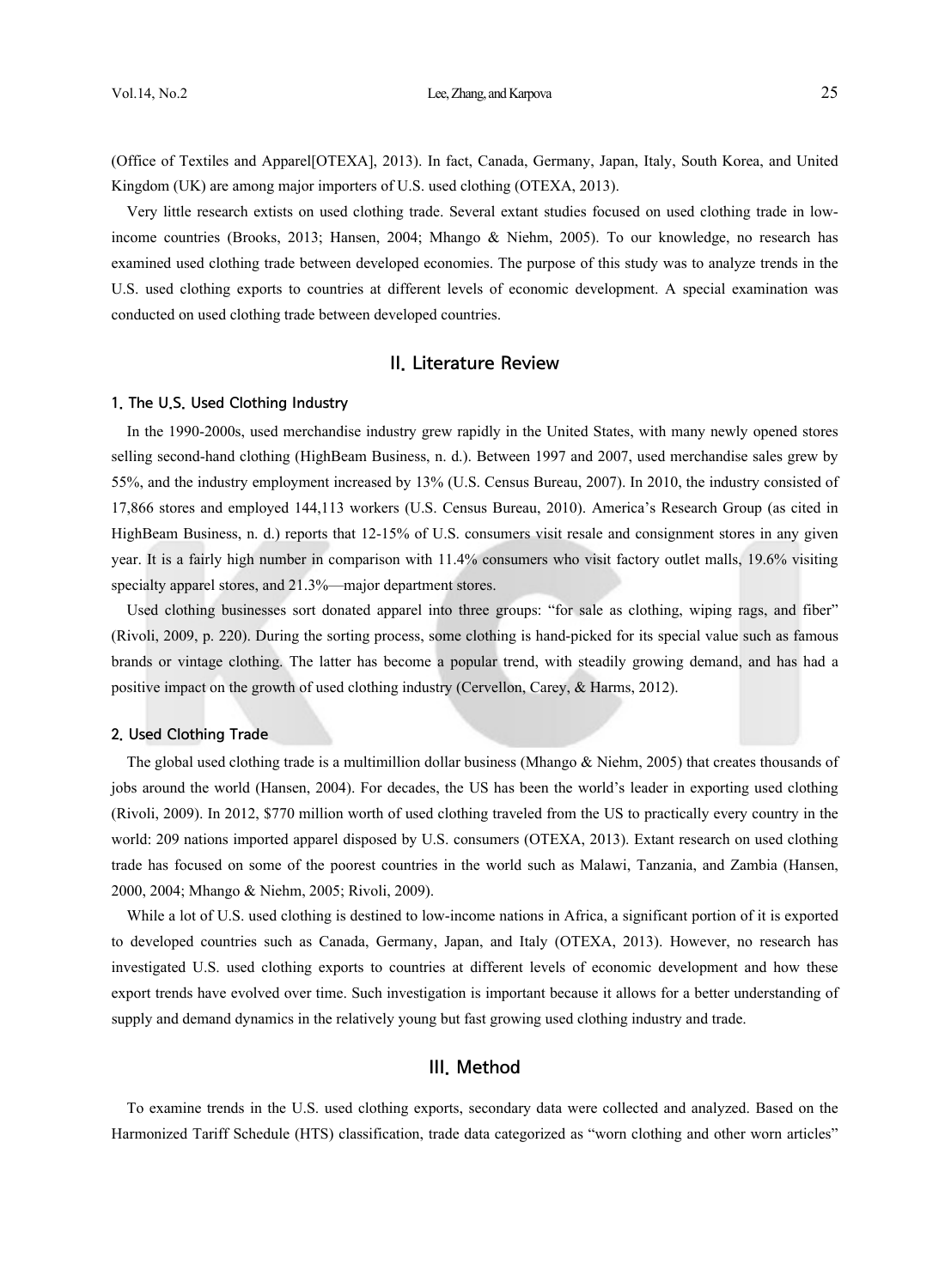(HTS 630900) were collected from government and trade statistic databases: OTEXA (2013) and United Nations (UN) Comtrade (2013). HTS 630900 is the only existing category that accounts for used clothing trade and no further subdivision by type of product, fiber content, or any other characteristic is currently available. Total U.S. exports of used clothing in volume (kg) were collected from OTEXA for the 1996-2012 period.

To examine patterns in the U.S. used clothing exports to countries at different levels of economic development, all 209 countries that imported used clothing from the US between 1996 and 2012 were classified into four groups by gross national income (GNI) per capita (World Bank, 2012). According to the World Bank, in 2012, all 214 world's countries were divided into four groups as: (a) low-income economies with GNI per capita of \$1,025 and less; (b) lower-middle-income economies with GNI per capita between \$1,026 and \$4,035; (c) upper-middle-income economies with GNI per capita between \$4,036 and \$12,475; and (d) high-income economies with GNI per capita of \$12,476 and more. To compare U.S. used clothing exports to countries at different levels of economic development, all 209 countries that imported U.S. used clothing during the 1996-2012 period were classified into one of the four income groups.

For a more detailed examination of used clothing trade in high-income nations, in addition to the US, six other developed economies were selected: Canada, Germany, Japan, Italy, South Korea, and UK. These countries were selected because: (a) they are among the top ten high-income economies that import the U.S. used clothing; and (b) they are considered fully developed economies with sophisticated consumer markets and mature domestic apparel industries. For these seven high-income countries, used clothing import and export data were collected in both volume and value (UN Comtrade, 2013). The data were collected for the 1990-2011 period based on the availability of the data for the selected countries.

The goals of the analysis were: (a) to investigate 1996-2012 trends in the U.S. used clothing exports to the four groups of countries at different levels of economic development; and (b) to examine patterns in used clothing trade (export and import) in the seven high-income countries that are main importers of the U.S. used clothing.

# IV. Results

### 1. Trends in the U.S. Used Clothing Exports, 1996-2012

Figure 1 and Table 1 display aggregated U.S. exports to all 209 countries grouped by the level of economic development. During the seventeen-year period, total U.S. export of used clothing increased 3.5 times: from 219 million kg in 1996 to 770 million kg in 2012. The exports remained relatively stable in the 1990s, whereas the 2000s saw sharp increases. With the exception of short-term declines (in 2001, 2003, and 2007), the overall 2000-2012 trend showed a strong growth. A significant increase in used clothing exports between 2007 and 2008 might be attributed to the global financial crisis that started in 2007 and resulted in demand for a less expensive substitute of new apparel.

Between 1996 and 2004, total U.S. used clothing exports more than doubled (130% overall increase), with the early 2000s accounting for the majority of the growth. Between 2004 and 2012, the growth trend continued and constituted another 53%. A total of 139 countries imported U.S. used clothing in 1996. In 2012, the number of countries that imported U.S. used clothing has increased to 159. Interestingly, the major growth in the number of countries was from the upper-middle- and high-income countries.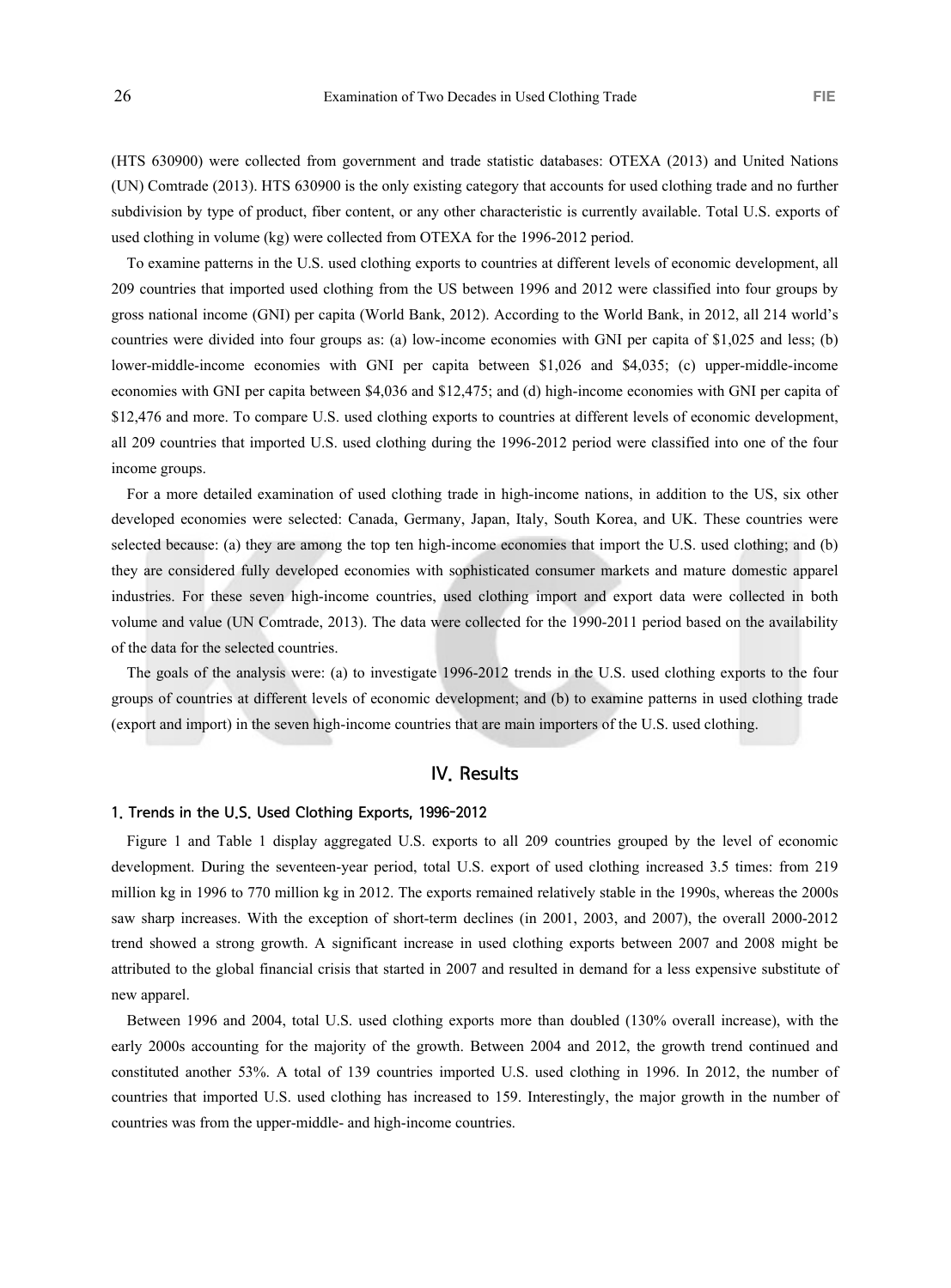

Figure 1. U.S. used clothing exports to countries at different levels of economic development

| Countries                               | U.S. used clothing export, kg |             |             | Percent              | Percent              | Top importers,                                            |
|-----------------------------------------|-------------------------------|-------------|-------------|----------------------|----------------------|-----------------------------------------------------------|
|                                         | 1996                          | 2004        | 2012        | change.<br>1996-2004 | change,<br>2004-2012 | 2012                                                      |
| Low-income<br>$(n=34)$                  | 69,806,550                    | 70,415,537  | 91,002,373  | 0.87%                | 29.24%               | Tanzania<br>Kenya<br>Congo<br>Liberia<br>Mozambique       |
| Lower-<br>middle-<br>income<br>$(n=48)$ | 65,502,893                    | 136,924,373 | 287,004,420 | 109.04%              | 109.61%              | India<br>Guatemala<br>Philippines<br>Pakistan<br>Honduras |
| Upper-<br>middle-<br>income<br>$(n=54)$ | 38,428,312                    | 75,283,837  | 143,834,243 | 95.91%               | 91.06%               | Chile<br>Dominican Rep.<br>Angola<br>Tunisia<br>Malaysia  |
| High-income<br>$(n=73)$                 | 44,757,002                    | 220,824,109 | 247,723,213 | 393.38%              | 12.18%               | Canada<br>Germany<br>Japan<br>Italy<br>Korea<br><b>UK</b> |
| Total<br>$(n=209)$                      | 218,494,757                   | 503,447,856 | 769,564,249 | 130.42%              | 52.86%               |                                                           |

Table 1. U.S. used clothing exports to countries based on economic development level

*Note.*  $n =$  total number of countries that imported used clothing from the US during 1996-2012.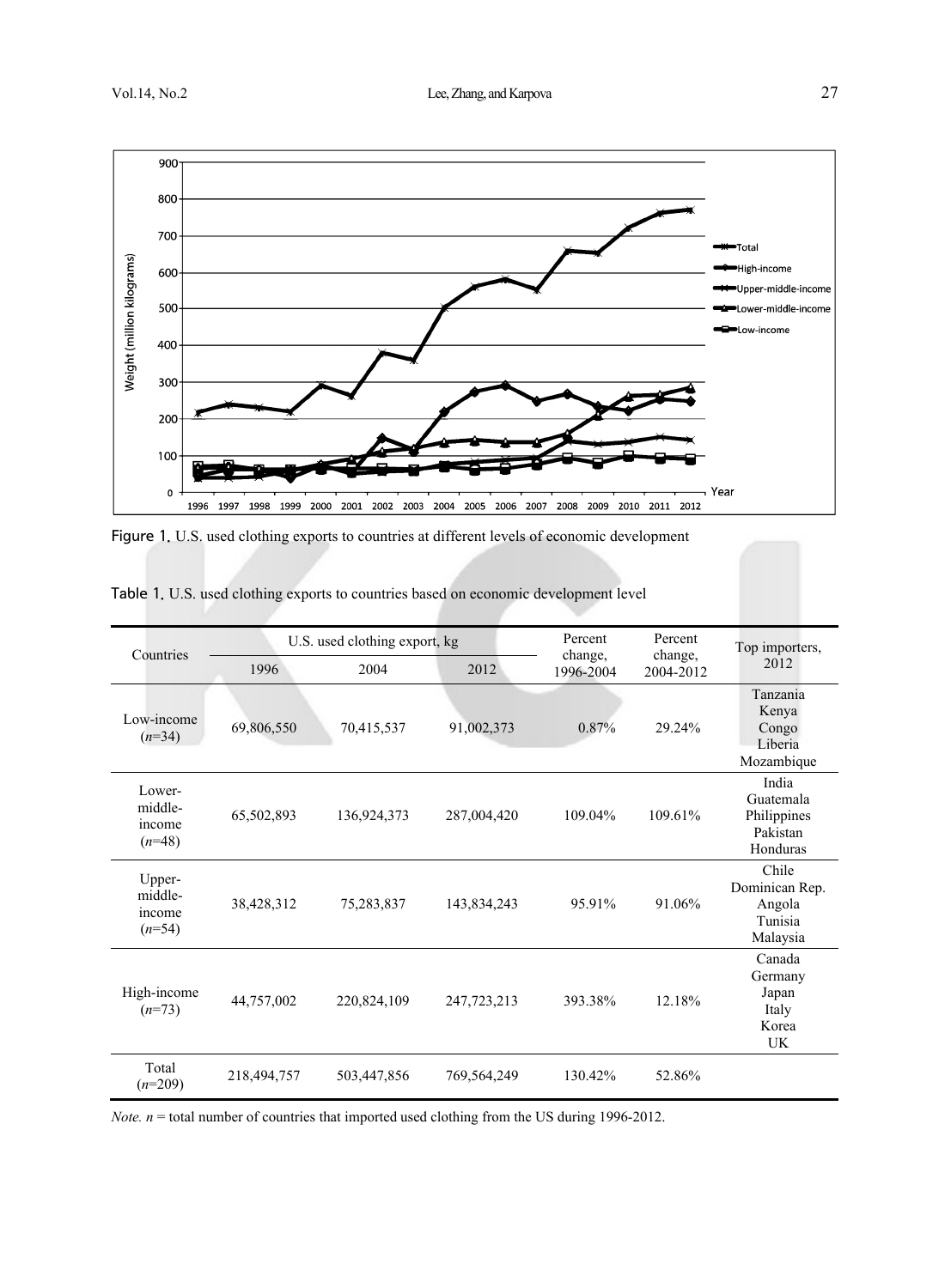#### 1.1. US exports to low-income countries

The U.S. used clothing exports to low-income countries remained flat (Figure 1). In 1996, the country exported almost 70 million kg to 28 low-income nations. In 2004, the exports remained almost the same, 70.4 million kg, even though in the same period the total U.S. exports increased by 130%. Over the eight-year period, the share of the total U.S. used clothing exports to the poorest economies dropped by more than half: from 32% in 1996 to only 14% in 2004. In 2012, 27 low-income countries imported 91 million kg of used clothing, which was only 12% of the total U.S. used clothing exports.

In 1996, the top importers in the low-income group included Niger, Haiti, Benin, Tanzania, and Congo—all African countries with the exception of Haiti. In 2012, Tanzania and Congo remained among the top importers, with an addition of three other African countries: Kenya, Liberia, and Mozambique. Even though used clothing exports from the US to low-income countries increased by 30% between 1996 and 2012, the proportion in the total U.S. used clothing exports has dropped from one-third in 1996 (32%) to slightly more than one-tenth in 2012 (12%).

#### 1.2. US exports to lower-middle-income countries

U.S. used clothing exports to lower-middle-income countries increased four times over the seventeen-year period, or a 338% overall growth: from 65.5 million kg in 1996 to 287 million kg in 2012 (Figure 1). The sharpest increase was in 2009-2010, which might be explained by the global economic crisis and a declined spending for new apparel. The share of the total U.S. exports to this group of countries increased during the period from 30% in 1996 to 37% in 2012. The total number of countries in this group remained relatively stable: 32 nations in 1996 and 37 nations in 2012. The countries in the lower-middle-income group were primarily from the Asian region, with several countries from Africa and South/Central America. By 2012, four of the top five importing nations remained the same as in 1996, with an addition of Honduras: India, Guatemala, Philippines, and Pakistan (Table 1).

### 1.3. US exports to upper-middle-income countries

U.S. used clothing exports to upper-middle-income countries recorded a gradual increase (Figure 1). In 1996, 35 countries imported 38 million kg, or almost 18% of the total U.S. used clothing exports. The top five importers were Mexico, Chile, Angola, Tunisia, and Jordan. In 2004, 39 countries imported almost doubled the amount: 75.3 million kg, or 15% of the total U.S. used clothing exports. The top five importers in 2004 were Chile, Dominican Republic, Angola, Malaysia, and Turkey. In 2012, the U.S. exports to this group of countries showed another double increase (144 million kg) and constituted 19% of the total U.S. exports. Chile, Dominican Republic, Angola, and Malaysia remained among the top five importers, with a return of Tunisia. Overall, between 1996 and 2012, U.S. exports to the upper-middle-income countries had a 274% growth, yet the increase was lower than in the lower-middle-income countries (338%). At the same time, the share of the upper-middle-income countries in the total U.S. used clothing exports remained stable: 18% in 1996 and 19% in 2012.

#### 1.4. US exports to high-income countries

U.S. used clothing exports to high-income countries had the most dynamic change in comparison to the other three groups (Figure 1). In 1996, 44 high-income countries imported 45 million kg, or 21% of the total U.S. used clothing exports (Table 1). The top five importers were Canada, Netherlands, Singapore, Japan, and Germany. In 2004, the exports jumped more than four times to 220.8 million kg. The number of countries importing U.S. used clothing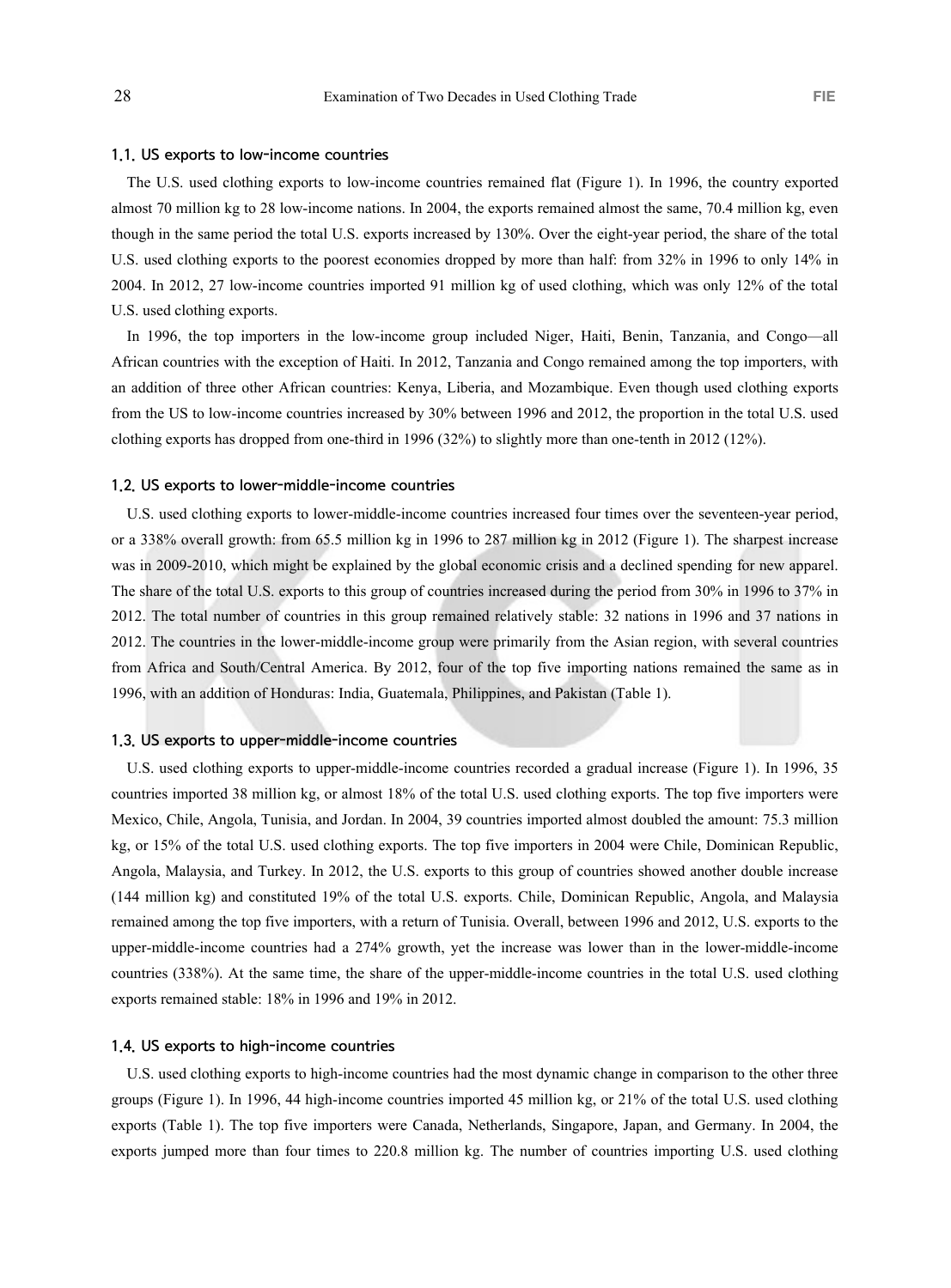increased to 50. The top five importers were Canada, United Arab Emirates, Japan, Poland, and Trinidad and Tobago. After 2006, the trend has flattened. In 2012, the exports to the high-income countries were 248 million kg, which was almost one-third (32%) of the total used clothing exported by the US. The top five importing countries were Canada, United Arab Emirates, Oman, Slovak Republic, and Germany.

Overall, U.S. exports to high-income countries increased from 45 million kg in 1996 to 248 million kg in 2012, a 453% growth. This was the highest growth among the four groups of countries by the level of economic development. Between 2001 and 2012, the high-income countries imported substantially more used clothing from the US than the low-income countries. In addition, this group imported more used clothing than any of the four groups between 2004 and 2008. The overall trend in the U.S. total exports repeats the export trend of the high-income countries, especially between 1996 and 2009 (Figure 1).

#### 2. Used Clothing Trade in High-Income Countries, 1990-2011

#### 2.1. Used clothing import values

To better understand used clothing trade in developed economies, trends in total used clothing imports and exports in both value (USD) and volume (kg) for seven high-income countries were examined between 1990 and 2011. The countries included Canada, Germany, Italy, Japan, South Korea, UK, and US. All countries, with the exception of the US and Japan, showed a continuing increase in used clothing import values during the past two decades (Figure 2).

Overall, the values of U.S. used clothing imports remained relatively flat during the 20+ years and ranged between \$3 and \$9 million. The import values of used clothing in Japan increased sharply in the early 1990s from \$9 million in 1990 to almost \$120 million in 1995 almost a 1,230% increase, and then dipped in 1998 to slightly more than \$40 million, which was likely due to the Asian economic crisis (Nanto, 1998). In 1995, Japan imported 1.6 times more



Figure 2. Used clothing imports in value (USD) for seven high-income countries, 1990-2011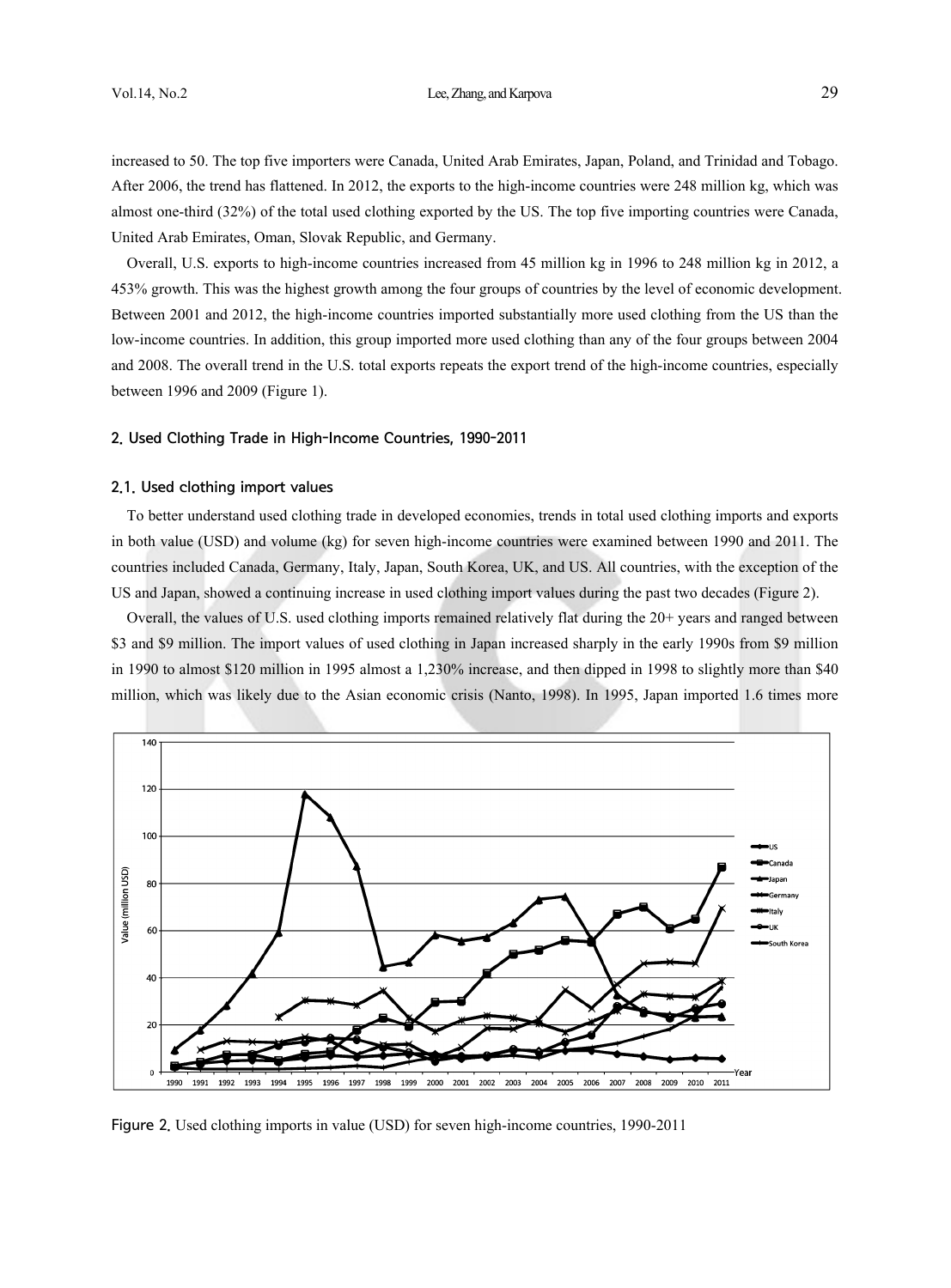used clothing, in value, than all other six high-income countries combined. Japan remained the top used clothing importer until 2005, when Canada became the leader. In 2011, Canada imported \$87 million of used clothing from the world, followed by Germany (\$69 million), Italy (\$37 million), South Korea (\$36 million), and UK (\$29 million). In the 1990s, South Korea had the lowest used clothing imports among the seven countries (less than \$2 million). However, it had a sharp increase, \$36 million by 2011 (around 1,800% overall increase from 1990, surpassing UK, Japan, and the US.

### 2.2. Used clothing export values

Between 1990 and 2011, used clothing export values continually increased for all seven countries (Figure 3). The US was the top exporter during the entire period, whereas it had the lowest import numbers (Figure 2). In 2011, the country exported 100 times more of used clothing (\$605 million) than it imported (\$6 million).

In 2011, UK (\$499 million) and Germany's (\$425 million) exports closely followed the US exports. The two countries also exported substantially more used clothing than they imported (6 to 20 times more). South Korea had a fast growth after 2006: its used clothing exports reached \$310 million in 2011, 215% increase in comparison with 2006. Used clothing export values for Canada, Italy, and Japan remained relatively flat and did not exceed \$100 million until the late 2000s. In 2011, the three countries exports of used clothing were just below \$200 million.

Interestingly, Japanese import values were higher than its export values between 1993 and 2006. For example, in 1995, it imported almost three times more of used clothing (\$118 million) than it exported (\$44 million). Japan was the only high-income country examined in the study where used clothing import values were higher than export values, indicating a strong demand for used clothing in the market.



Figure 3. Used clothing exports in value (USD) for seven high-income countries, 1990-2011.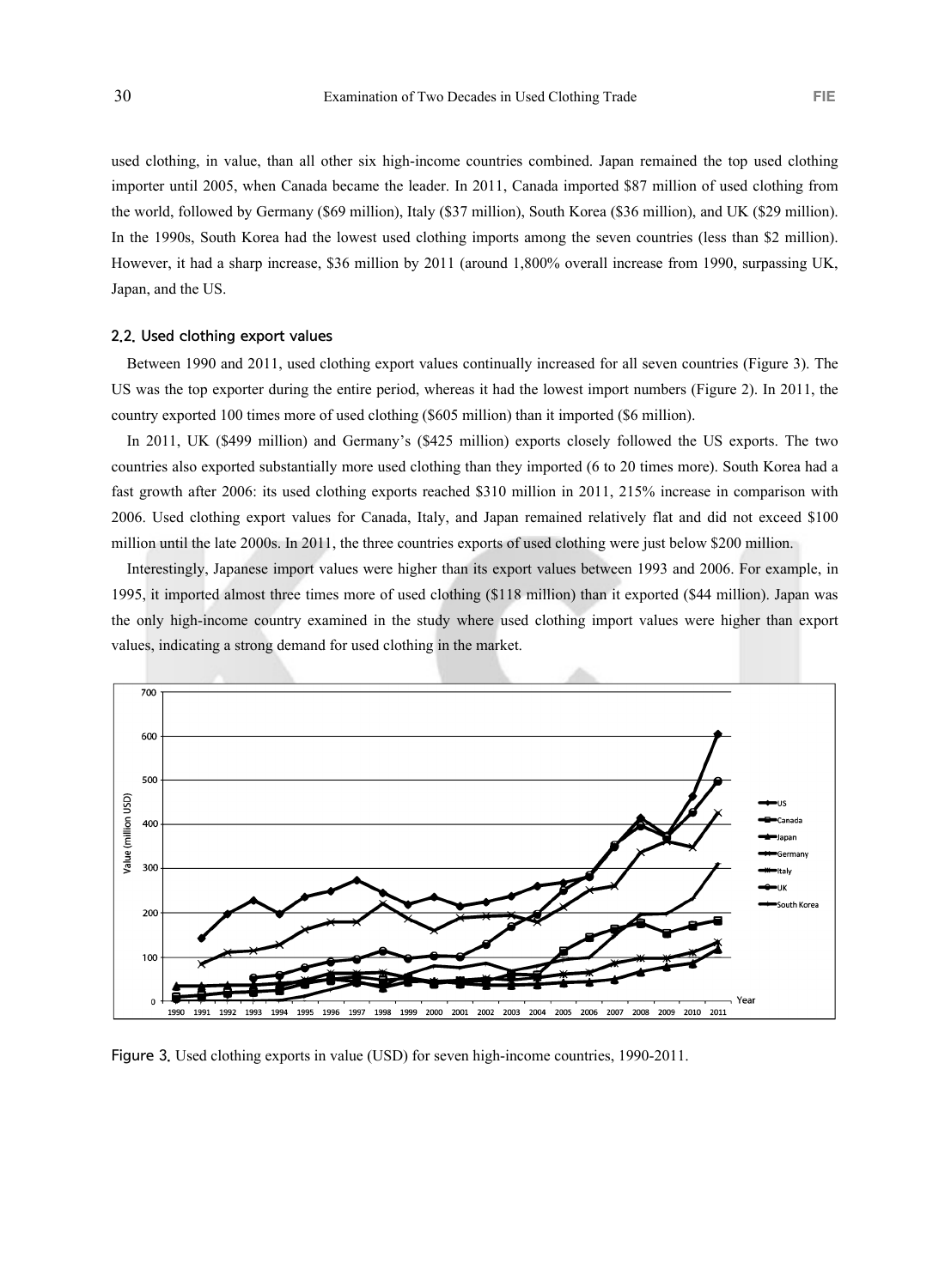## 2.3. Used clothing import volume

In comparison with import values, there were quite different patterns in used clothing import volume (Figure 4). Between 2001 and 2006, Canada had a very sharp increase in import volume (648%), securing the top position in the group. In both 2005 and 2006, the country imported almost 260 million kg, which was roughly a double of the amount imported by all other six countries combined.

Japanese import volumes (between 1 and 8 million kg) and U.S. imports (between 5 and 15 million kg) had a relatively flat trend and were the lowest in the group. In contrast, Japanese used clothing import values were one of the highest (Figure 2), indicating high value of imported used clothing per kg. Between the late 1990s and throughout the 2000s, Italy also recorded quite stable but much higher imports of roughly 50 million kg a year. South Korea, Germany, and UK demonstrated steadily increasing imports during the 2000s. In 2011, they imported 57, 53, and 26 million kg of used clothing, respectively.



Figure 4. Used clothing imports in volume (kg) for seven high-income countries, 1990-2011

#### 2.4. Used clothing export volume

In terms of used clothing export volume (kg), the US again was the undisputed leader with 762 million kg in 2011 (Figure 5). Between 1991 and 2011, the country recorded a 430% increase in used clothing export by weight. In 2011, the US was followed by Germany (453 million kg), UK and South Korea (both around 320 million kg). Japan, Canada, and Italy's used clothing exports remained relatively flat and were under 100 million kg until 2004, and less than 200 million between 2005 and 2011. It should be noted that between 2002 and 2011, Canada imported more used clothing by weight than it exported. For example, in 2002 the country imported 2.8 times more of used clothing, 129 million kg, than it exported, 48 million kg (Figures 4 and 5). It was the only country in the group where used clothing import volume was higher than export volume.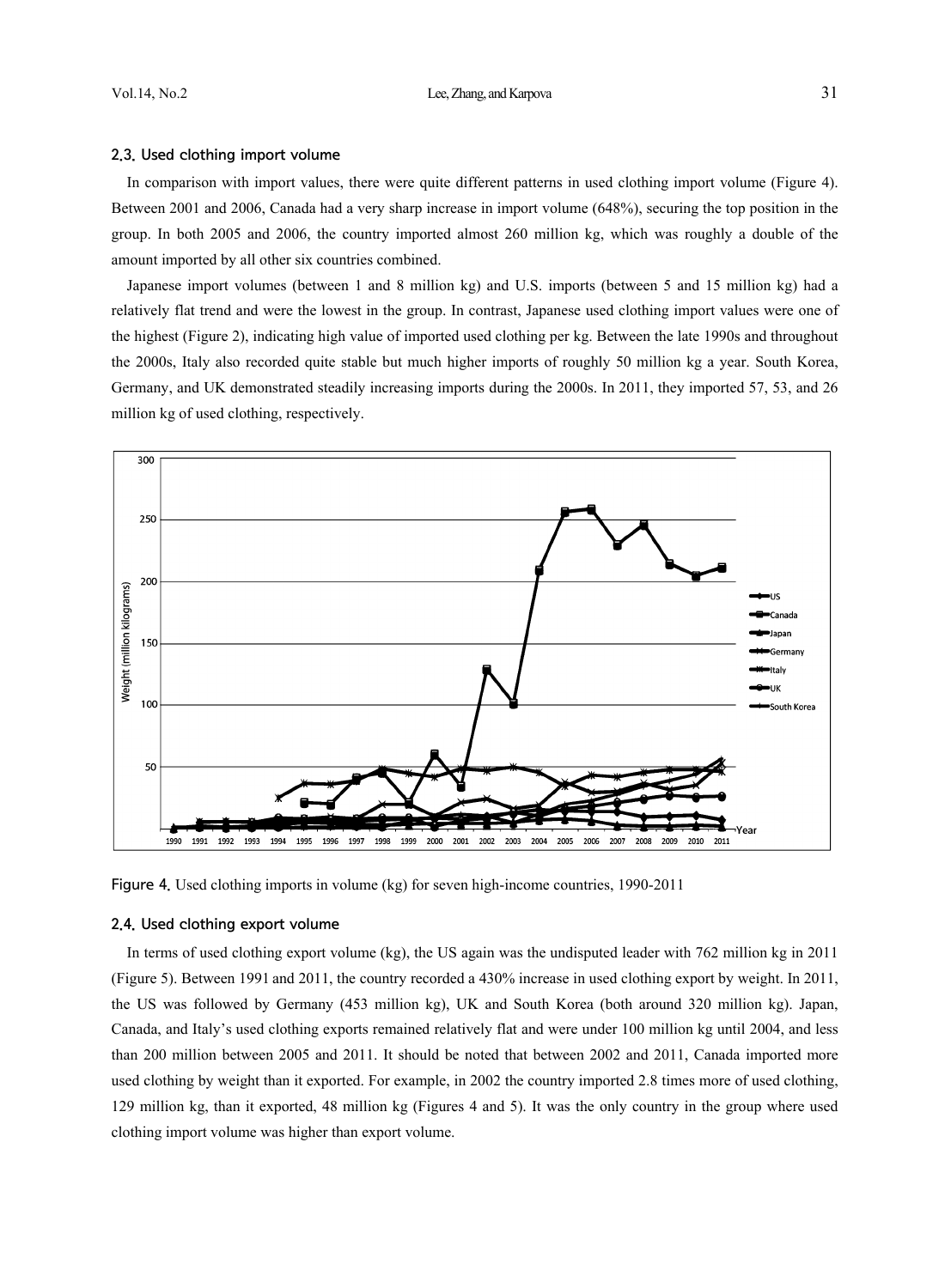

Figure 5. Used clothing exports in volume (kg) for seven high-income countries, 1990-2011

# V. Conclusions and Implications

This study examined trends in the U.S. used clothing exports to countries at different levels of economic development. In 2011, the US exported 762 million kg of used clothing worth of \$605 million. The belief has always been that clothing disposed by U.S. consumers was primarily destined to low-income countries. Our study showed that in 2012 only 12% of the total US used clothing was exported to low-income countries, whereas 30% was exported to high-income countries, such as Canada, Germany, Japan, Italy, South Korea, and others.

Between 1996 and 2012, the amount of U.S. used clothing exports increased 3.5 times. Structural shifts in the distribution of the total exports to countries at different levels of economic development were discovered. At the turn of the 21st century, the U.S. used clothing exports shifted away from less developed economies to more developed countries. The share of the U.S. total used clothing exports destined to the low-income countries went down from 32% in 1996 to 12% in 2012. In contrast, the share of the U.S. total used clothing exports to high-income countries increased from 21% in 1996 to 32% in 2012.

This study examined used clothing trade in seven high-income countries: Canada, Germany Italy, Japan, South Korea, UK, and US. Between 1990 and 2011, all seven countries not only exported but also imported significant volumes and values of used clothing, which implies a growing demand for secondhand apparel in developed nations. Canada had consistently imported more clothing by volume than it exported. Japan had imported more worn clothing by value than it exported. This finding poses an important question—why developed nations import a lot of used clothing, given that all of them have huge excesses of disposed clothing that they export to the world? It is plausibale to assume that U.S. used clothing exported to other developed nations must be different from the used clothing these countries themselves export in large volumes. Otherwise, exporting *and* at the same time importing large amounts of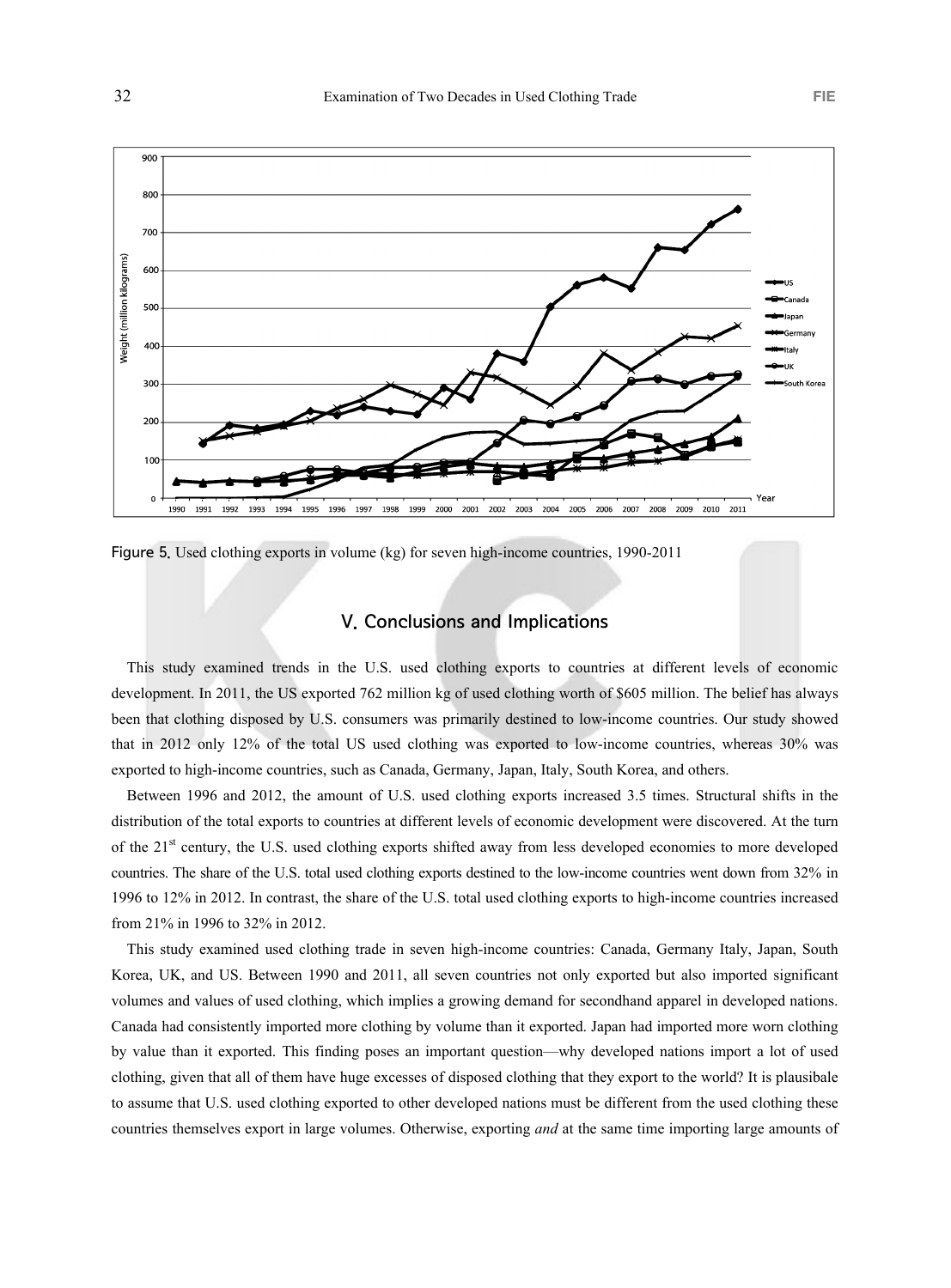### Vol.14, No.2 **Lee, Zhang, and Karpova** 33

used clothing would not make any economic sense. There is no trade data available that might have helped to distinguish between used clothing imports and exports in high-income countries, but it is reasonable to assume that at least some of used clothing that is traded between high-income countries should be for resell as apparel rather than for extracting fibers to use as raw materials.

It is not likely that the seven high-income countries in this study would be importing the same type of used clothing, which they already have excess in domestic markets. Used clothing imported by high-income conturies must have some unique value and charactheristics to meet domestic consumer demand. Given that, we attribute the increase of used clothing trade between high-income countries, at least partially, to the growing popularity of vintage clothing. Cervellon *et al*. (2012) found that high education level and high income are the most salient characteristics of consumers who buy vintage clothing. Both characteristics are very much applicable to consumers in the seven high-income countries examined in the current study. Many young consumers in developed economies cannot afford, or choose not to invest in high-end clothing (Wetherille, 2011). Yet, consumers look for unique ways to express themselves through appearance (Cervellon *et al*., 2012). Vintage clothing offers the uniqueness, character, charm, and individuality, so it is in demand in these mature markets that are overcrowded with low-quality, cookie-cutter apparel from mass retailers. In addition, vintage clothing is a sustainable choice of apparel consumption and might be appealing to some environmentally conscious consumers. Thus, the eco movement and vintage trend might contributed to increases in U.S. used clothing exports to high-income countries and growing worn clothing imports in these countries.

It is unknown whether used clothing exports to high-income countries are of the same type and quality as exports to low-income countries. Currently, all used clothing trade is classified under HTS 630900 *Worn clothing and other worn articles* (United State International Trade Commission, 2013). There are no subdivisions available that would allow some type of classification for this bi-product of the contemporary consumer market. It is not possible to obtain any data on what type of used clothing is traded in the world and more specifically, between developed economies. This calls for the US and world trade organization policy makers to develop a new classification system of worn clothing for trade purposes so real value of used clothing exports and imports can be assessed and documented. Specifically, used clothing classification system by value, fiber content, type of clothing, merchandise condition, etc. needs to be developed and implemented. The new classification system can facilitate a more effective and efficient trade as well as re-use and recycling and divert more textiles from landfills.

Used clothing industry and trade continues to remain in the shade of the global economy, with little knowledge of how the industry operates. Similarly, little is known about used clothing demand and supply patterns. Several studies have examined used clothing distribution and resell in African countries (Hansen, 2000/2004; Mhango & Niehm, 2005; Rivoli, 2009), but scarce information is available on the topic of retailing imported used or vintage clothing in mature markets. Future research on used clothing industry and trade, particularly in high-income countries, might increase understanding and fill the gap in the literature on used clothing business.

### **References**

Allwood, J. M., Laursen, S. E., Rodriguez, C. M. & Bocken, N. M. (2006). Well dressed? *University of Cambridege Institute for Manufacturing.* Retrieved from http://www.ifm.eng.cam.ac.uk/sustainability/projects/mass/UK\_